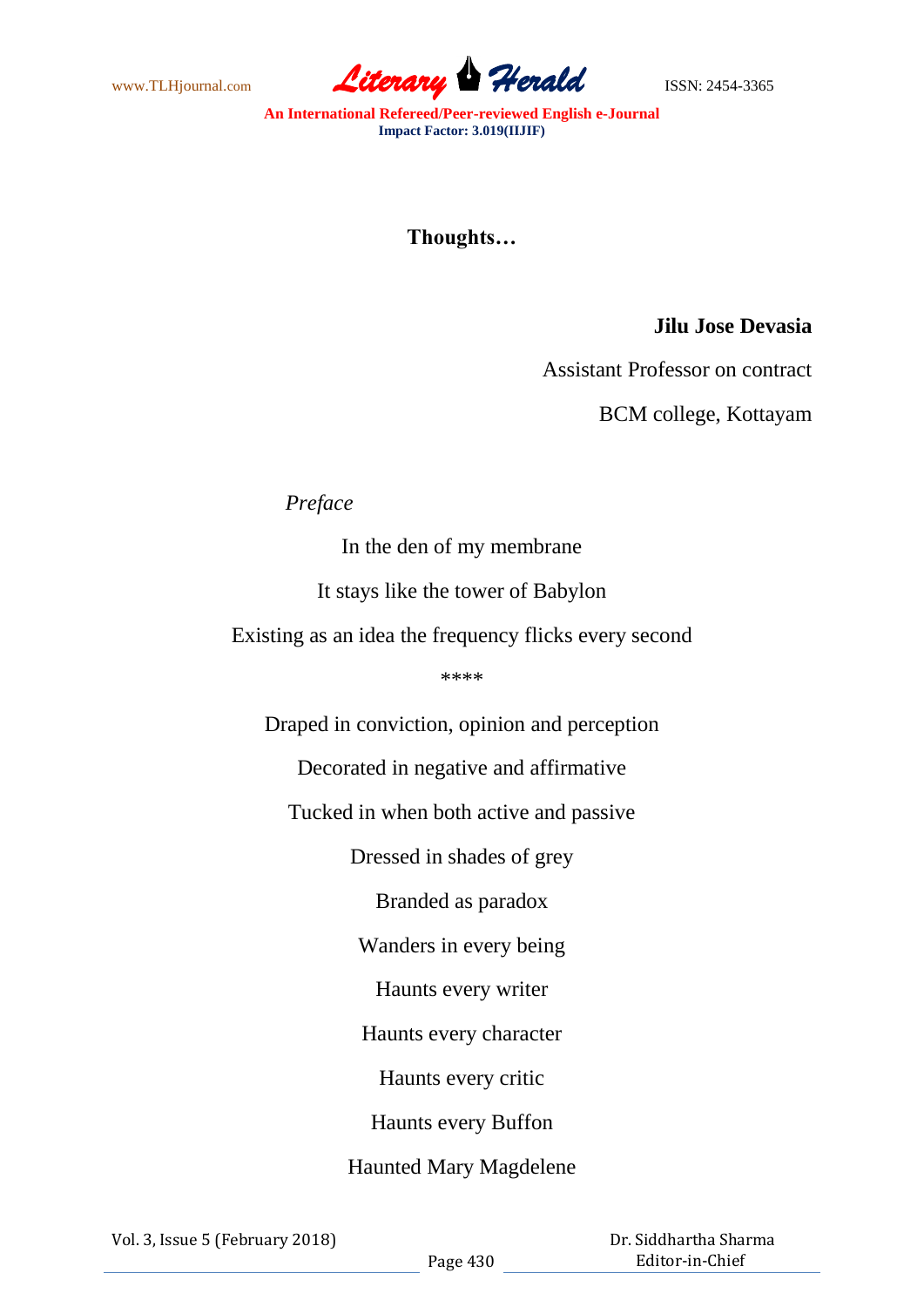

**An International Refereed/Peer-reviewed English e-Journal Impact Factor: 3.019(IIJIF)**

Haunts me

And now you

The one who is reading this

Beware!

It won't leave neither me nor you

"It wanders like a shepherd less goat"

Post Script

I wonder Bunyan's Progress is to flee thee

I know every Rose, Jack and Harry

Carried it till their grave

The beginning…

Byrne said the secret answer laid in the law of attraction

The answer laid in the thought

The answer is within you and me

My thoughts…